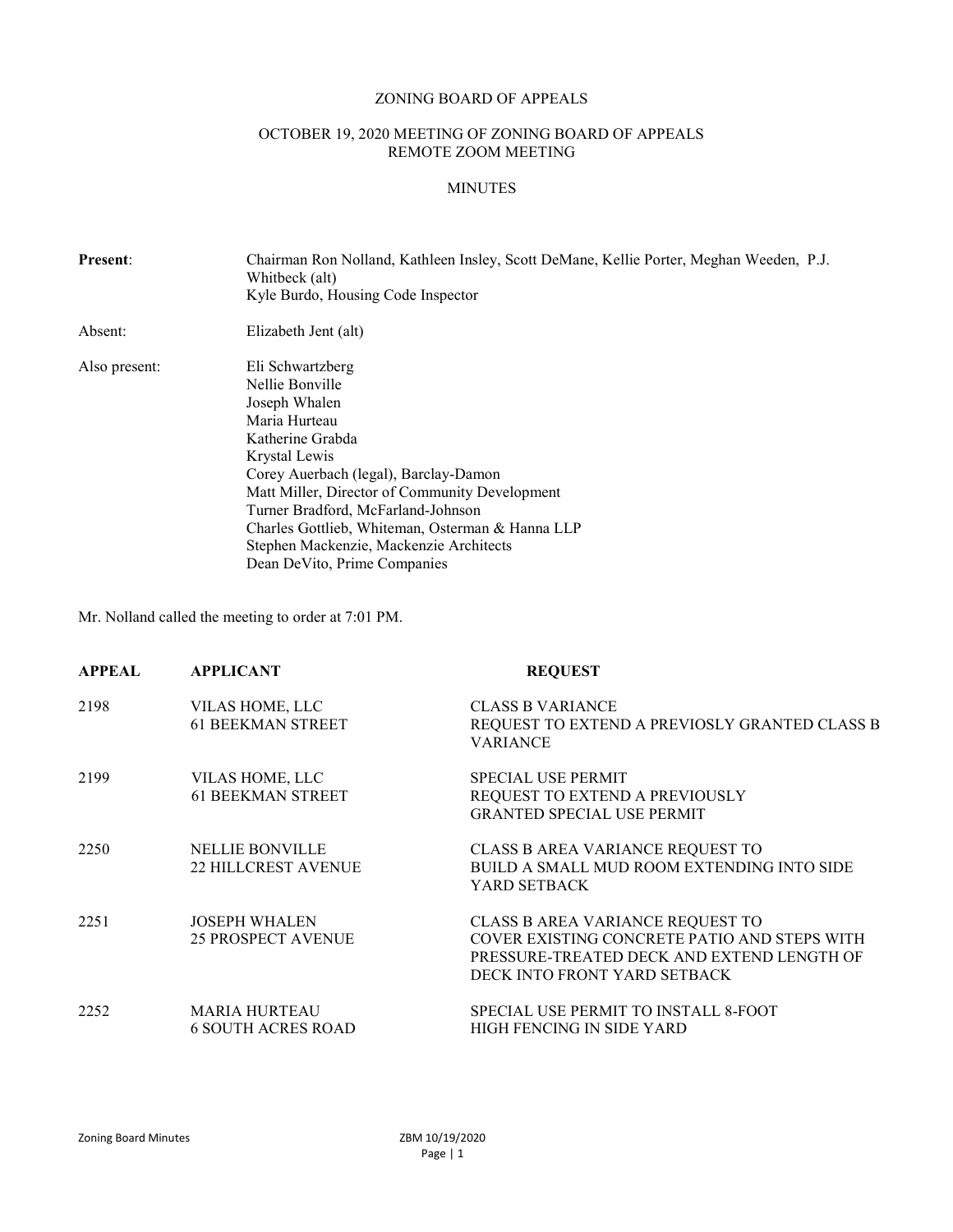| 2253 | KATHERINE GRABDA AND<br><b>KRYSTAL LEWIS</b><br>22 GUY WAY | CLASS B AREA VARIANCE TO USE PORTION<br>OF BUILDING AS A PRIVATE FITNESS<br>STUDIO – 2 PRINCIPAL PRIMARY BUILDINGS ON ONE<br>LOT                                                                                             |
|------|------------------------------------------------------------|------------------------------------------------------------------------------------------------------------------------------------------------------------------------------------------------------------------------------|
| 2232 | CITY OF PLATTSBURGH<br>22 DURKEE STREET                    | SPECIAL USE PERMIT TO AMEND THE BOUNDARIES<br>OF AN EXISTING PLANNED UNIT DEVELOPMENT AND<br>A SPECIAL USE PERMIT FOR USE OF APARTMENTS ON<br>THE FIRST FLOOR OF A MULTI-STORY BUILDING<br>WITHIN A PLANNED UNIT DEVELOPMENT |

The agenda will be heard in the following order:

Appeal 2198 Appeal 2199 Appeal 2250 Appeal 2251 Appeal 2252 Appeal 2253 Appeal 2232

The first and second items heard were, Appeal #2198, Vilas Home LLC, 61 Beekman Street, request to extend a previously granted class B variance and Appeal #2199, Vilas Home LLC, 61 Beekman Street, request to extend a previously granted special use permit.

City of Plattsburgh Planning Board, as lead agency, approved SEQR for this Vilas Home Project.

Board and applicant discussion of need for extension of Class B area for parking and Special Use Permits for the Vilas Home at 61 Beekman Street. No changes in plan since approval in April 2020. Applicant asking for a year extension, board discussion. Applicant agrees to a 6 month extension.

Public Comment: None.

MOTION:

By: S. DeMane, seconded by: K. Porter

## IN REGARD TO APPEAL #2198, VILAS HOME LLC, 61 BEEKMAN STREET, TO EXTEND THE PREVIOUSLY GRANTED CLASS B VARIANCE AS IT WAS PREVIOUSLY APPROVED FOR A PERIOD OF 6 MONTHS.

## ALL IN FAVOR: 5

## OPPOSED: 0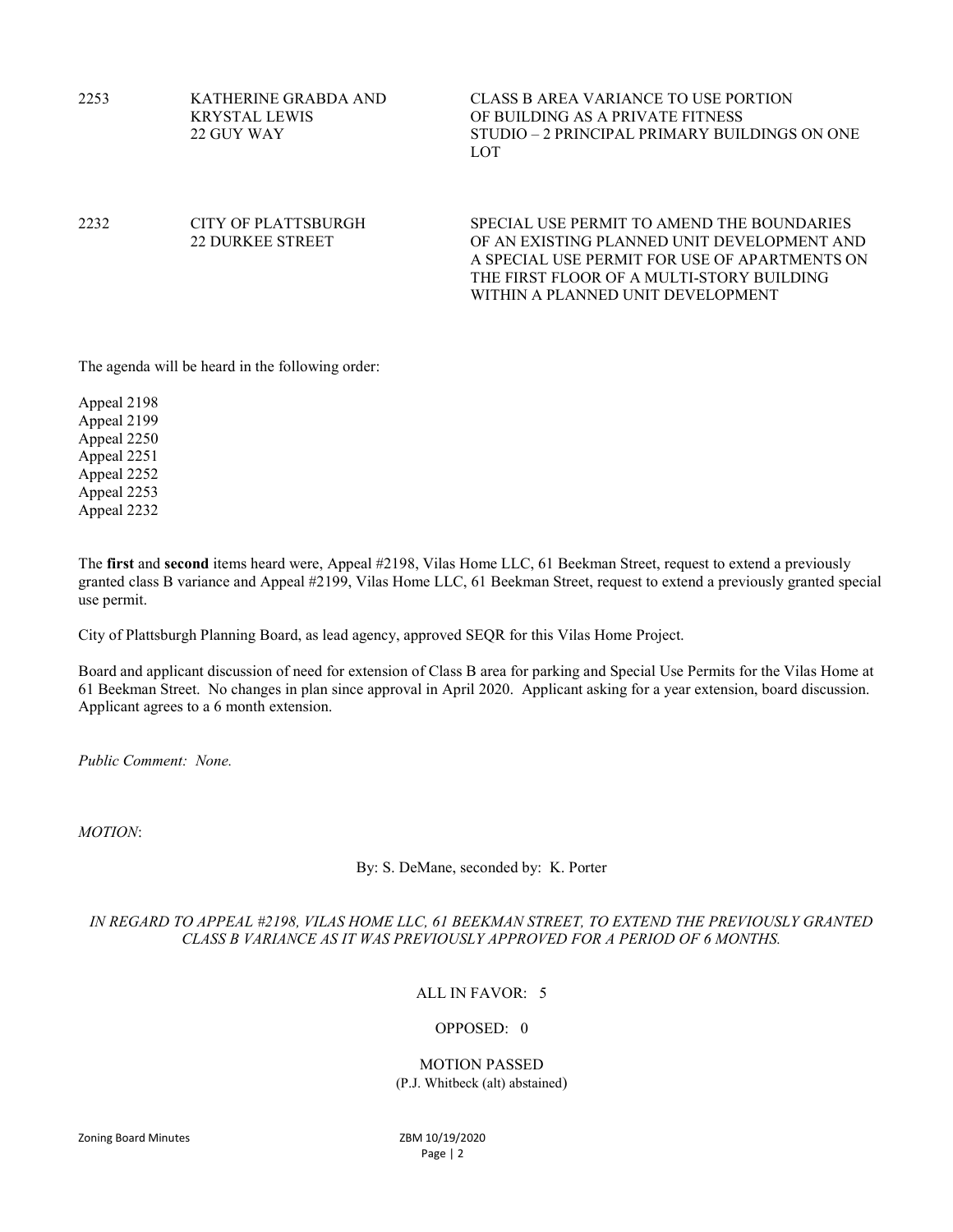### MOTION:

### By: S. DeMane, seconded by K. Insley

### IN REGARD TO APPEAL #2199, VILAS HOME, 61 BEEKMAN STREET, TO EXTEND THE PREVIOSLY GRANTED SPECIAUL USE PERMIT FOR A PERIOD OF 6 MONTHS AS PREVIULSY APPROVED.

### ALL IN FAVOR: 5

#### OPPOSED: 0

#### MOTION PASSED, (P.J. Whitbeck (alt) abstained)

The third item heard was Appeal #2250, Nellie Bonville, 22 Hillcrest Avenue, Class B area variance request to build a small mudroom extending into side yard setback.

Board and applicant discussion of application and deficiencies. Deficiency is on the south property line, 10 inches short on side yard. S. DeMane and K. Burdo reviewed calculations.

Public comment: None.

MOTION:

By: K. Insley, seconded by: M. Weeden

FOR APPPEAL #2250 AFTER REVIEW OF THE SHORT ENVIRONMENTAL ASSESSMENT FORM, THAT IN SECTION 2 NO OR SMALL IMPACT MAY OCCUR BE CHECKED FOR ITEMS 1-11 AND THE CHAIR BE AUTOHORIZED TO CHECK THE SECOND BOX THAT THIS PROPOSED ACTION WILL NOT RESULT IN ANY SIGNIFICANT ADVERSE ENVIROMENTAL IMPACT AND SIGN.

## ALL IN FAVOR: 5

### OPPOSED: 0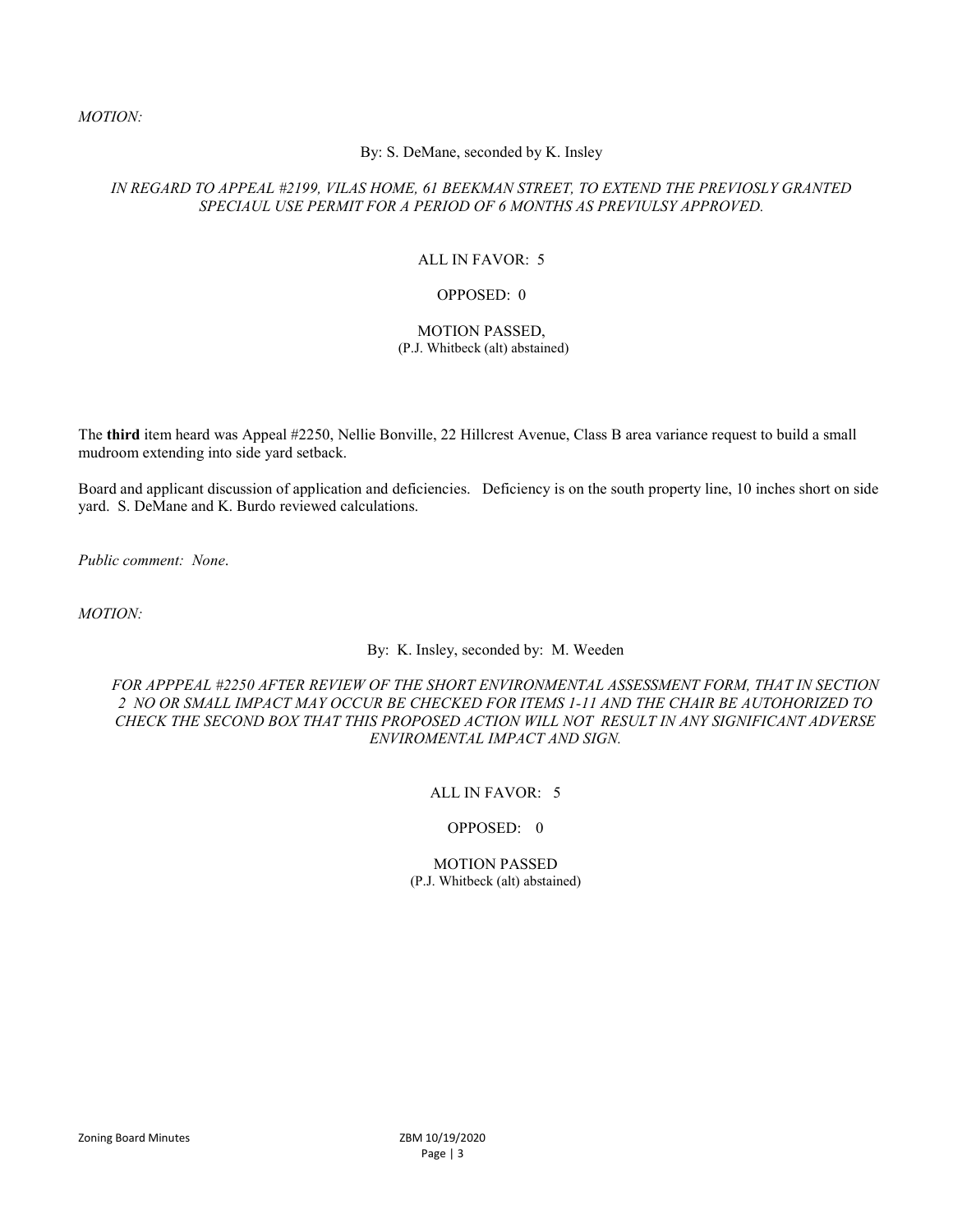### By: S. DeMane, seconded by K. Insley

## IN REGARD TO APPEAL #2250, NELLIE BONVILLE, 22 HILLLCREST AVENUE, TO APPROVE A SMALL ADDITION EXTENDING 58 INCHES OFF THE SOUTH SIDE OF HER HOME THAT CAUSES HER SIDE LOT AGGREGATE TO BE DEFICIENT BY 10 INCHES.

## ALL IN FAVOR: 5

#### OPPOSED: 0 (P.J. Whitbeck (alt) abstained)

### MOTION PASSED

The fourth item heard was Appeal #2251, 25 Prospect Avenue, Joseph Whalen, class B area variance request to cover existing concrete patio and steps with pressure-treated deck and extend length of deck into side yard setback.

Board, applicant and building inspector staff discussion regarding measurements and deficiencies in side yard with addition of proposed deck.

Public Comment: None.

MOTION:

### By: K. Porter, seconded by: P.J. Whitbeck

### REGARDING APPEAL #2251, MOTION THAT AFTER REVIEW OF THE SHORT ENVIRONMENTAL ASSESSMENT FORM, AFTER REVIEWING PART 1, THAT THE CHAIR MAY COMPLETE PART 2, CHECKING BOXES 1-11 AND SIGNING THAT THIS PROJECT CREATES LITTLE TO NO ENVIRONMENTAL IMPACT.

#### ALL IN FAVOR: 5

## OPPOSED: 0

#### MOTION PASSED (M. Weeden recused)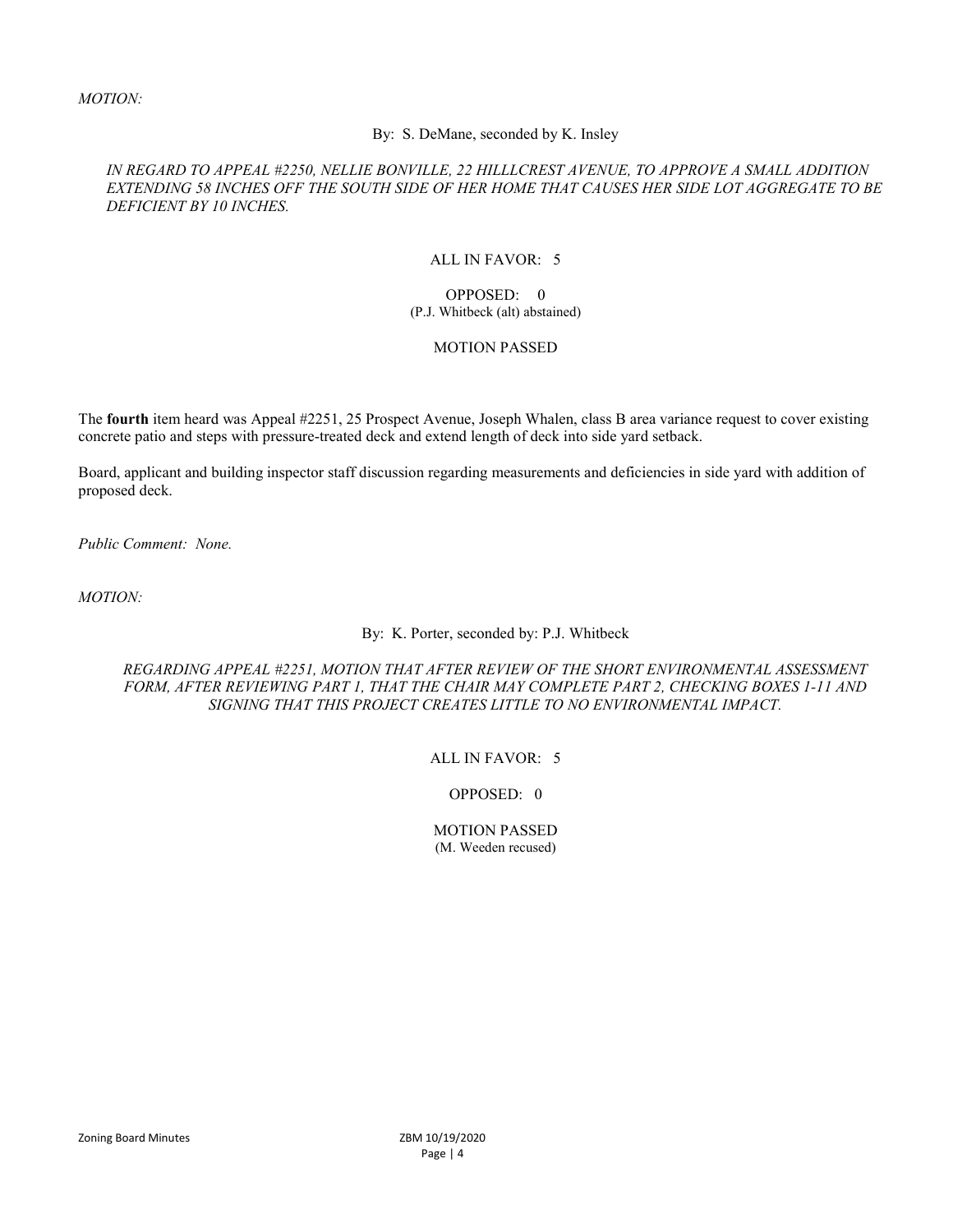### By: S. DeMane, seconded by: K. Porter

## FOR APPEAL #2251, JOSEPH WHALEN, 25 PROSPECT AVENUE, TO COVER EXISTING CONCRETE PATIO AND STEPS EXTENDING ALONG THE LENGTH OF THE HOUSE, NOT ENCROCHING ON THE FRONT YARD SETBACK, BUT GOING INTO THE AGGREGATE 2.75 FOOT VARIANCE FOR SIDE YARD SETBACK.

### ALL IN FAVOR: 5

### OPPOSED: 0

#### MOTION PASSED (M. Weeden recused)

The fifth item heard was Appeal #2252, Maria Hurteau, 6 South Acres Road, Special Use Permit to install 8-foot high fencing in side yard.

Board and applicant discussion regarding length, height and location of 8 foot fencing in side yard.

Public Comment: None.

MOTION:

## By: K. Insley, seconded by: M. Weeden

## FOR APPEAL #2252, SPECIAL USE PERMIT FOR 8 FOOT FENCE IN THE SIDE YARD, AFTER REVIEW OF ENVIRONMENTAL ASSESSMENT FORM, WE DETERMINE THAT THE PROPOSED ACTION WILL HAVE NO ADVERSE ENVIRONMENTAL IMPACT.

## ALL IN FAVOR: 5

## OPPOSED: 0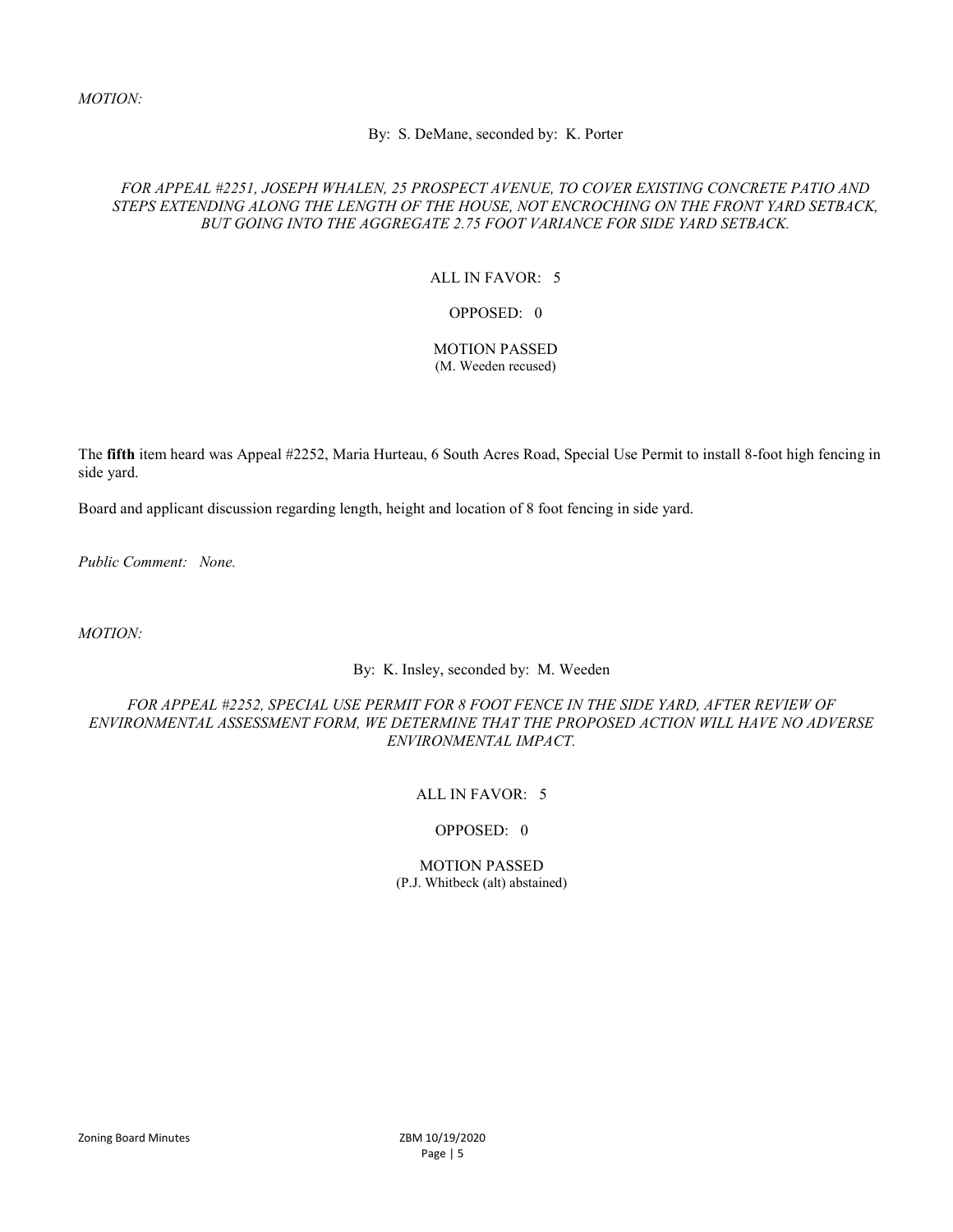MOTION:

### By: M. Weeden, seconded by: K. Porter

## MOTION TO APPROVE APPEAL #2252, 6 SOUTH ACRES ROAD, SPECIAL USE PERMIT TO INSTALL 8-FOOT HIGH FENCING IN SIDE YARD.

### ALL IN FAVOR: 5

### OPPOSED: 0

### MOTION PASSED (P.J. Whitbeck (alt) abstained)

The sixth item heard was Appeal #2253, Katherine Grabda and Krystal Lewis, 22 Guy Way, Class B Area Variance to use portion of building as a private fitness studio – 2 principal primary buildings on one lot.

Board and applicant discussion regarding use of building as a private fitness club. Discussion of building use and parking with board and building inspector staff.

Public Comment: None.

MOTION:

By: S. DeMane, seconded by: K. Insley

IN REGARD TO SHORT ENVIRONMENTAL ASSESSMENT FORM FOR APPEAL #2253 CLASS B VARIANCE, AFTER REVIEW OF PART 1, QUESTIONS 1-11 IN PART 2 MAY BE CHECKED NO OR SMALL IMPACT MAY OCCUR, AND AS A RESULT OF THAT, THE CHAIR MAY CHECK THE BOX AND SIGN IN PART 3 THAT AS A RESULT THERE WILL BE NO SIGNIFICANT ADVERSE ENVIRONMENTAL IMPACT.

### ALL IN FAVOR: 5

#### OPPOSED: 0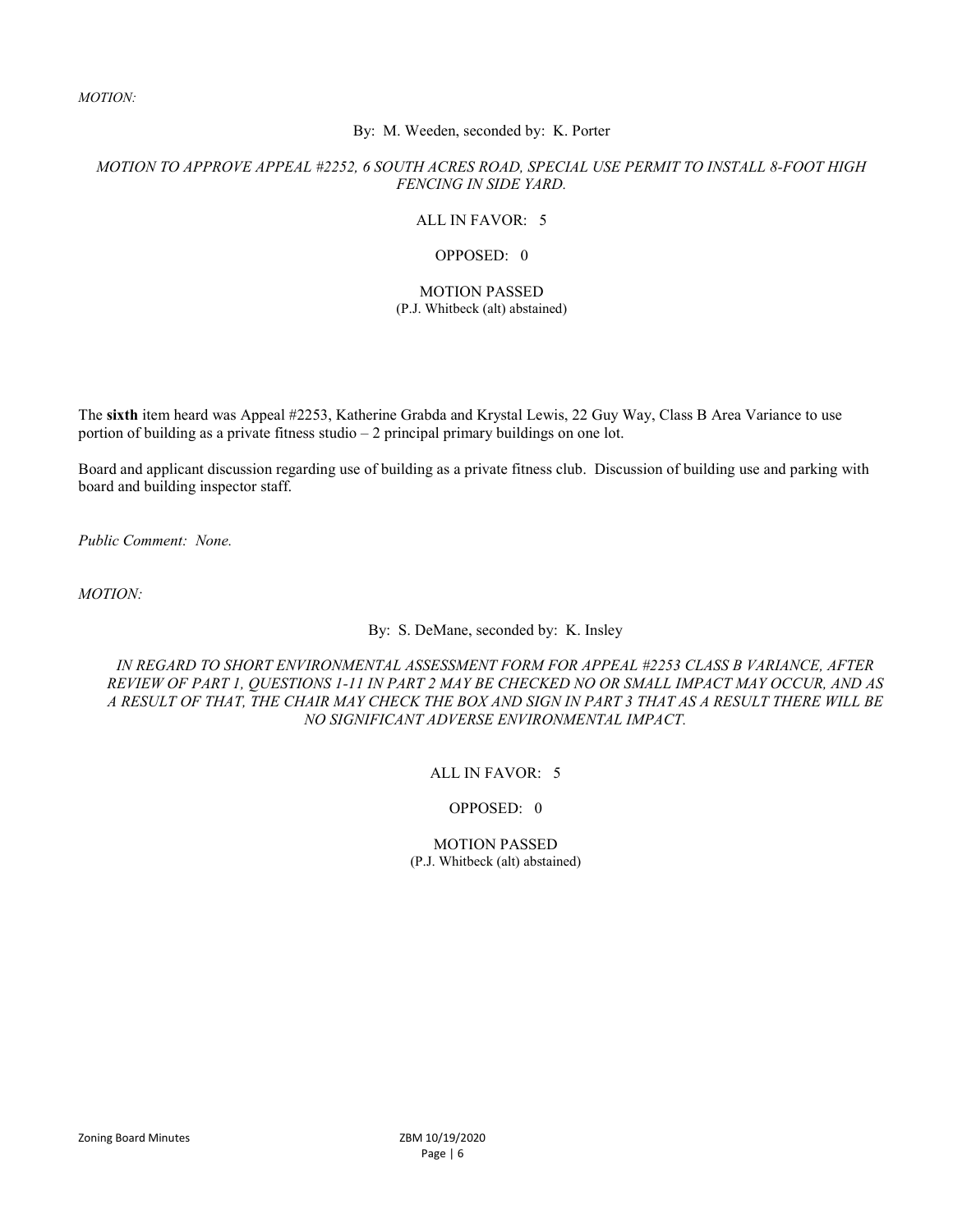## MOTION:

### By: K. Insley, seconded by: K. Porter

## IN REGARD TO APPEAL #2253, MOTION THAT WE APPROVE A SECOND PRINCIPAL USE ON ONE LOT FOR 22 GUY WAY AS PROPOSED BY THE APPLICANT.

### ALL IN FAVOR: 5

### OPPOSED: 0

### MOTION PASSED (P.J. Whitbeck (alt) abstained)

The seventh item heard was Appeal #2232, City of Plattsburgh, Special Use Permit to amend the boundaries of an existing planned unit development and a special use permit for use of apartments on the first floor of a multistory building within a planned unit development.

Ron Nolland, chair, opens with goals/purpose of tonight's plan review:

- 1. Determine if this is the final plan and define commercial space.
- 2. Understand the South lot parking and public parking.
- 3. Get public comment.
- 4. Start zoning board getting documents ready, both findings and resolutions for special use permits, so they are ready to be distributed as soon as we can.

Board and applicant discussion of current plan submitted sq.ft. Commercial on September 25, 2020; also submitted to Clinton County Planning Board. Plan includes 109 apartments, 13,400 space, and parking calculations.

Discussion of parking demand calculations.

- R. Nolland: Has been suggested that the city keep south lot and Farmer's Market lot. Is it possible to be self-sufficient in north surface lot of project only, without South lot and Farmer's Market?
	- D. Devito: Comfortable enough with parking for use on our site. Concession discussed was that the 92 parking spots could be made usable for general public.
- C.: Gottlieb: Shared chart summarizing parking from beginning submission to current. Open to idea of parking enforcement measures for private/public parking. Open to hearing other conditions as well.
- R. Nolland: Discussion of alternate parking calculations and city code.
- T. Bradford: Shared current parking calculations for commercial space. Reduction back to near original plan.
- S. DeMane: How much sq.ft. will be restaurant space? T. Bradford: 6150 sq.ft. restaurant space (60% customer 40% employee). Either building could accept restaurant space.

Discussion of building first floor apartments, building height:

- S. DeMane: It appears in most recent plan, residential space is pulled up toward Durkee along walkway. Possible issue with first floor apartments. T. Bradford: Building will remain. Will be parking under this space. S. Makenzie: Extra 21 feet for first level at this area, essentially a floor higher.
- R. Nolland: Building height change? Allowed 60 feet, 65 original request, height still showing 65 feet. T. Bradford: Highest point changed from peaked roof to flat roof, calculation change. R. Nolland: Height variations may be factor in findings statement.
- S. Makenzie: Presentation of building elevations, placement of apartments, placement of commercial space.
- R. Nolland: Question of how many stories current building is, 6 or 5 stories? S. Makenzie: Elevation and levels are same as previous plans. S. Makenzie: Created openings into the basement/parking, but can be walled off if requested.
- C. Auerbach: Question regarding correlating elevations to floor plans. S. DeMane: Commercial space shown at sidewalk level, residential space not clearly shown as to level. S. Makenzie: Explains level 1 plan as correlates to building elevation for commercial and residential space. T. Bradford: Parking enters at grade underneath 1rst floor residential. S. Makenzie: First level residential on South side is above parking, approximately 10 feet from sidewalk.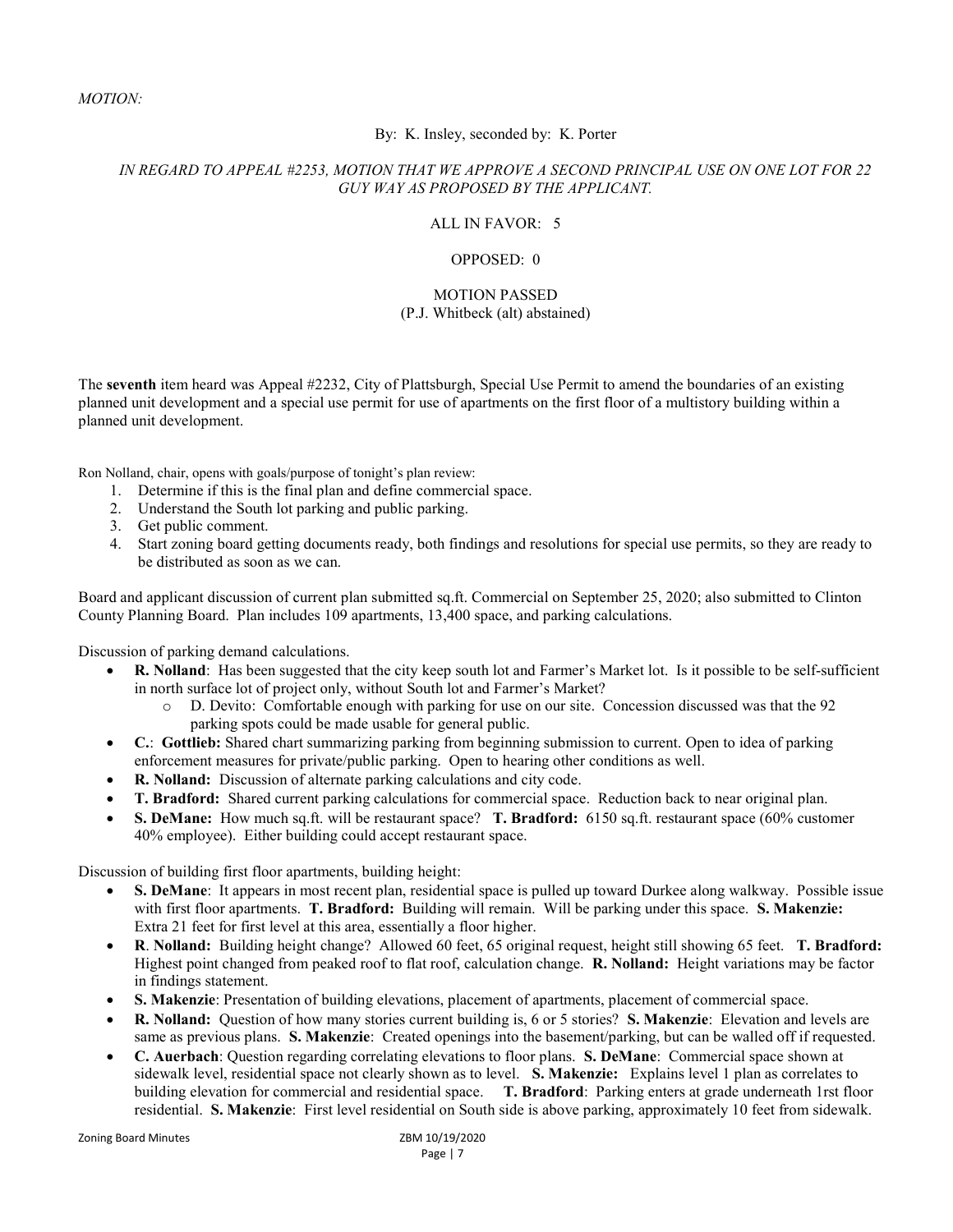Discussion of plan in general:

R. Nolland: Trying to verify how plan is different from March plan, appears residential decreased to 109 units, commercial space stayed the same. Not much reaction from applicant regarding City keeping the South lot and Farmer's Market. In general, it would be helpful to submit plans with elevations from all sides of building. No calculations received for civic space left for Farmer's Market area. No discussion about parking at this area.

R. Nolland: Questions if everyone on board understands the current plan and/or has questions? – No questions.

C. Gottlieb: Would like to impress upon board approving plan with a very set amount of commercial space, residential units, and parking calculations. If approved, if ever changed in future, Prime would have to seek amendments. D. Devito: Confident there is plenty of parking on site and would be willing to make the concession of giving up 92 parking spaces at civic site/south lot.

R. Nolland: Review of goals of tonight's meeting:

- Define plan.
- Talk about altered plan.
- Talk about control of south lot parking.
- Get public comment.
- Going forward, can work on findings based on current plan.

M. Miller: Will get elevation site plans to board tomorrow, and will post to City website.

C. Auerbach, R. Nolland, D. Devito, C. Gottlieb: Further discussion regarding clarification of where the first floor residential is so zoning board will know what the special use permitting relates to.

R. Nolland: In review, the following will be sent to the zoning board members and posted to the city website:

- Elevations from March and Current.
- Determination from building inspector as to what we are defining as first floor residential that needs to be voted on as far as special use permit application.

#### Public comment:

Kevin Farrington, engineer/property owner: Thanks board for opening public comment. Worried about impact of ability to do business downtown based on this plan. Started as a bad plan, good plan can stand on its own merit. False and incomplete plan. Elevations are missing from elevation drawings. Elevation records are flawed – cannot approve record with knowingly false documents. City parking plan is also flawed, false record. Parking has been all over the map, because the plan has been all over the map. Not all the applicants fault, city had painted applicant into a corner; as when looking at parking you cannot segment, must look at citywide parking plan, and that document is flawed. Last month's decision to have brewery ballooned parking spaces up for commercial/restraint combination, then they changed their mind. Applicant last month said this was a fictitious plan, boards do not review fictitious plans. PUD requirement is for shared parking where there are multi-uses on site. Would argue deviation from standard code parking would not apply here as this site plan does not share parking. In closing, a good plan stands on own legs. The reason we are still here is because instead of developing a good plan, they are trying to spin a bad one.

John Seiden, property owner: Thanks zoning board for hard work. Owns 33 Durkee Street, will be a business affected the most. Begs that we need geographic parking for this geographic area. In my building we have a financial planner, senior citizens going to doctor's offices. 50 employees in building. Imperative to have parking in that geographic area for folks to have taken time to create business in city. If there is going to be inconvenience it should not be to existing people, but to the applicant. 2m spent on Arnie Pavone Parking Lot, perhaps prime should have designates parking in Pavone lot. Please be sensitive to current business. Do not need businesses going out of business due to parking. It is blatantly unfair for competitor to own all the parking, and my business has none. Suggest take farmers market pavilion down and create parking there. We want business in our community, but we want you to be respectful to people in our community.

Debbie Momont: Would like to mention no one had any other comments from public from any other application before the zoning board of appeals tonight. The public is speaking out about this plan because is it not working for the public. A few new